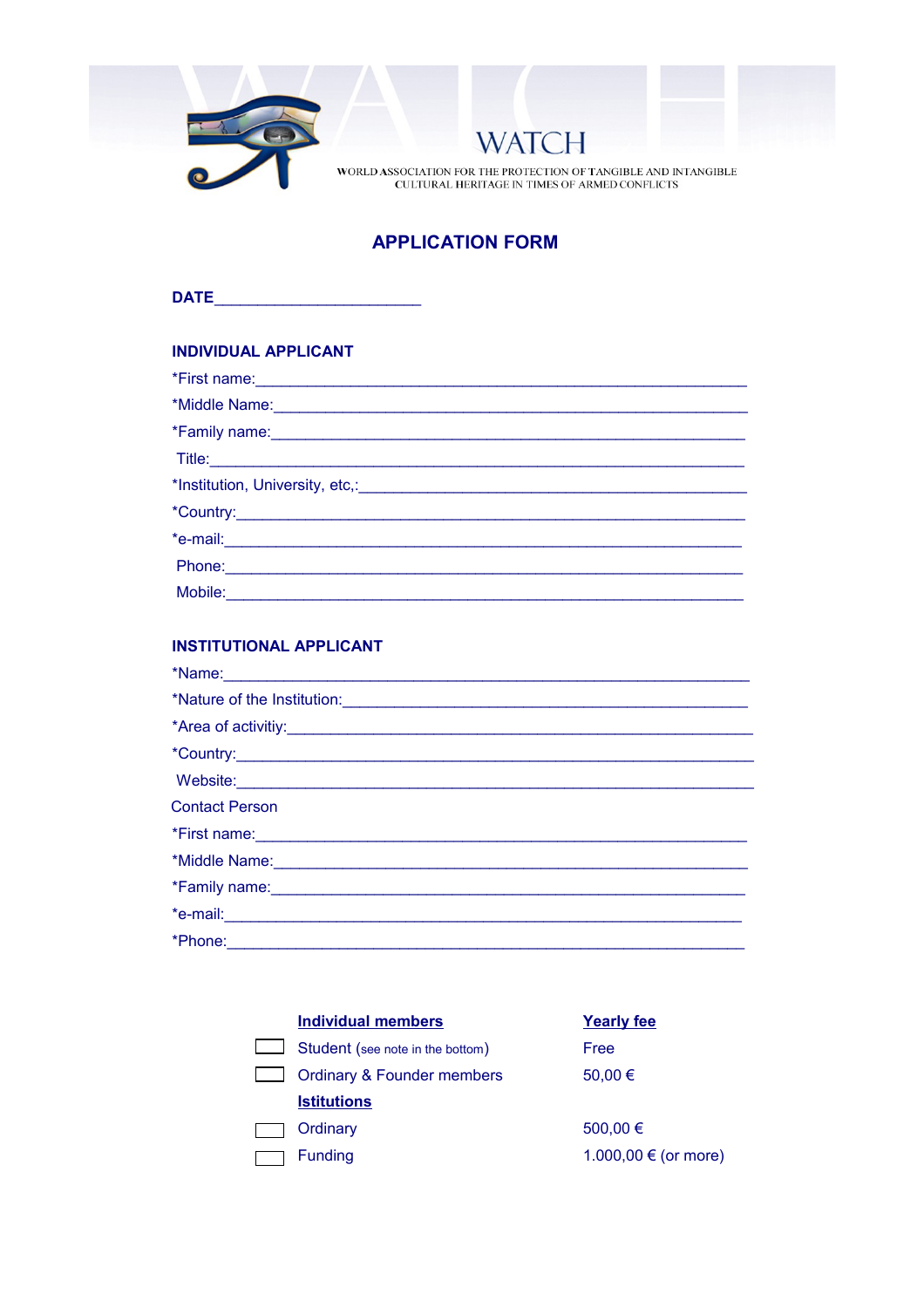My yearly membership fee will be paid, in the name of World Association for the Protection of Tangible and Intangible Cultural Heritage during times of armed conflicts, with a bank swift at the following account details:

#### From Italy (bonifico):

| Bank account details | <b>COUNTRY</b> | <b>CIN</b> | CIN    | ABI   | <b>CAB</b> | <b>ACCOUNT</b> |
|----------------------|----------------|------------|--------|-------|------------|----------------|
|                      |                | າາ<br>ບບ   | -<br>– | 03015 | 03200      | 000003433667   |

From any other countries, you should provide to your bank also the two Bank Identifier Codes  $(BIC)$ :

- 1. (Swift) Receiving bank BIC: UNCRITMM
- 2. Beneficiary's Bank BIC: FEBIITM1

## PLEASE SAVE THIS FORM AND FILL IT IN GIVING YOUR NAME TO THE FILE AND THAN **EMAIL IT TO: info@eyeonculture.net**

**COMMUNICATION ON PRIVACY POLICY** (based on the provisions of the Italian Law (Codice in Materia di Protezione dei dati Personali" D.Lgs no. 196/2003) and, the EU 679/2016 (General Regulations concerning Data Protection or GRDP)

Dear Madam/Sir,

We wish to inform You that the Italian Legislative Decree no.196 dated 30 June 2003 (Code for the protection of personal data), and the EU 679/2016 (General Regulations concerning Data Protection or GRDP) provide for the protection from the treatment of personal data concerning people and any other legal subjects (e.g. Companies, Associations).

Accordingly, you should be informed that the World Association for the Protection of Tangible and Intangible Cultural Heritage in times of armed conflicts (WATCH) will treat Your data according to the principles of security, transparency, confidentiality and reservedness ruled by Law to protect both Your privacy and Your rights.

Based on the mentioned regulatory policies, we provide you with the following information:

- 1. Personal data that You provided will be treated to comply with the management of members' related Associative position' and, based on Your consent, to produce information on the initiatives and services promoted and/or managed by the World Association for the protection of Cultural Heritage in times of armed conflicts.
- 2. The treatment will be done via manual, digital and telematic means. Your personal data could be known by some of the Association members that are nominated Responsible or Assigned, as well as from third parties that will eventually be endorsed Responsibility for the data treatment. Your personal data will not be made object of dissemination except for the purpose of WATCH promoted initiatives when necessary. Yet, this always upon your prior express consent. Under the mentioned regulatory policy You may exercise Your rights towards the responsible for the treatment at any time.